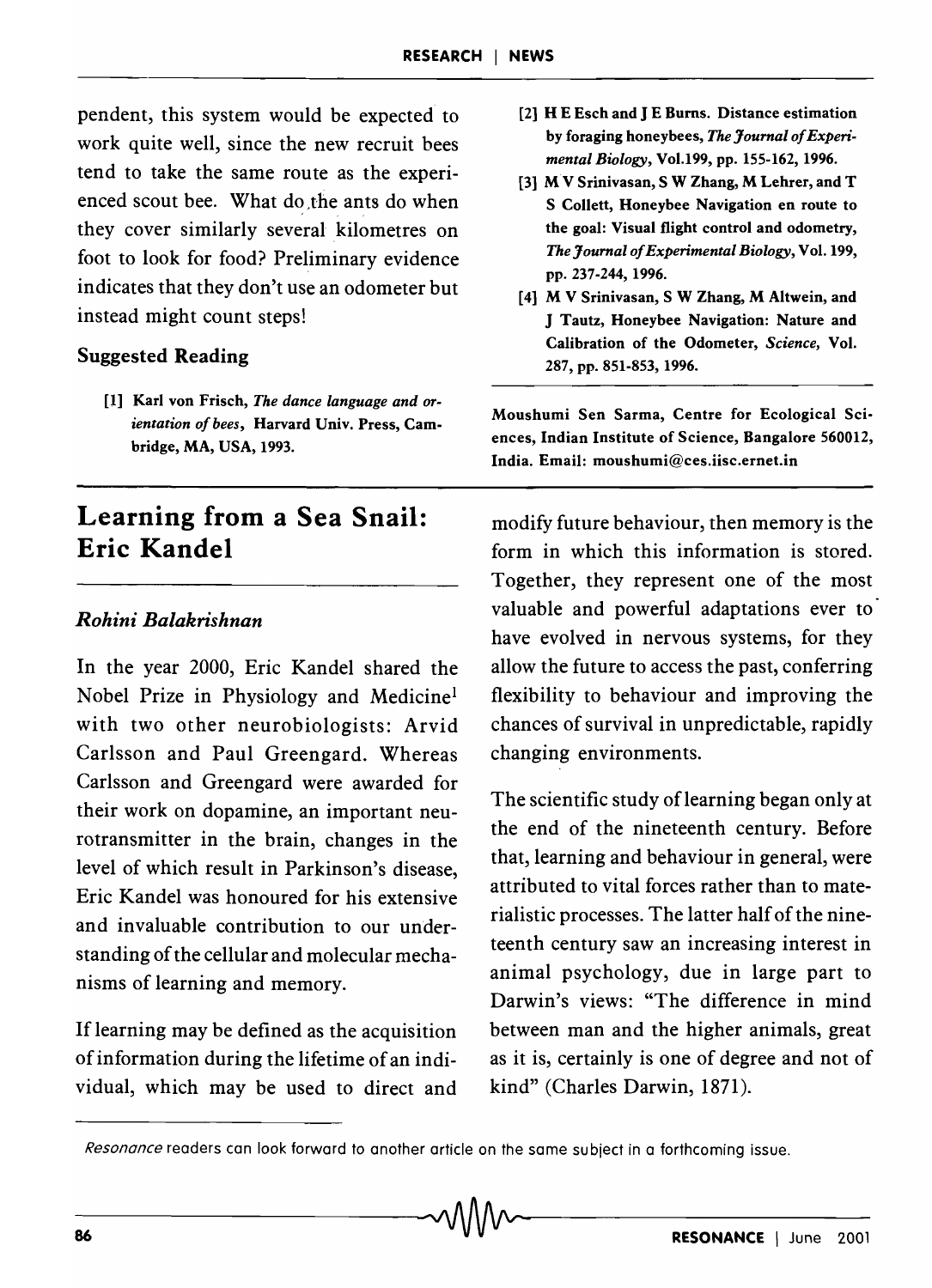The objective study of observable behaviour was greatly extended by two psychologists, Edward Thorndike (1898) and Ivan Pavlov (1906) who developed two of the most widely studied learning paradigms: instrumental conditioning (or learning by reinforcement) and classical conditioning. Thorndike placed a hungry cat in a wooden cage, from which it could escape if it pulled a latch. By rewarding the cat with food every time it performed the correct behaviour, he found that the cat soon learned how to pull the latch. The time taken to learn this behaviour was shorter when a reward (reinforcement) was provided than when it was not, hence the term learning by reinforcement. The cat thus learned to perform the specific *behaviour* that was associated with a reward. Pavlov, on the other hand, showed that salivation in dogs, which is usually a reflex or unconditioned behaviour that occurs at the smell of food (the unconditioned stimulus), could be induced by a normally ineffective stimulus (the conditioned stimulus) such as the sound of a bell, if the latter was repeatedly presented just before the food. In other words, the animal learned to associate the ringing of a bell with the imminent appearance of food. Both instrumental and classical conditioning are associative, that is, the animal either associates a particular *behaviour* that it carries out with a reward, or it learns to associate two *stimuli*  that occur in quick succession, using the first, usually biologically irrelevant one as a predictor of occurrence of the second, biologically relevant stimulus.

In addition to these associative forms oflearning, there are several non-associative forms, two of the most ubiquitous being habituation and sensitization. Habituation is simply the decline in response to a stimulus that is repeatedly presented. Sensitization is the enhancement of the response to a stimulus as a result of presentation of another, often strong or noxious stimulus: this increase in response does not depend on pairing of the two stimuli in time and is therefore non-associative in nature.

Psychologists had defined a number of different kinds of learning based on rigorous behavioural experiments on laboratory animals. Although it was generally accepted that the basis for the changes in behaviour that characterised the different learning paradigms must lie within the nervous system, the exact physiological or structural changes were not understood. The idea that changes in the strength of connections (synapses) between neurons (nerve cells) were responsible for the changes in behaviour was conceived as early as the 18908 but was further developed by two psychologists, Jerry Konorski and Donald Hebb, in the *1940s.* Hebb proposed that coincident activity in two neurons, which were connected to each other would result in the strengthening of the connection (synapse) between them. He also emphasised the distinction between two forms of memory: short term memory, lasting minutes or hours, and long term memory, lasting for days. Over the last forty years, thanks in large part to the work of Eric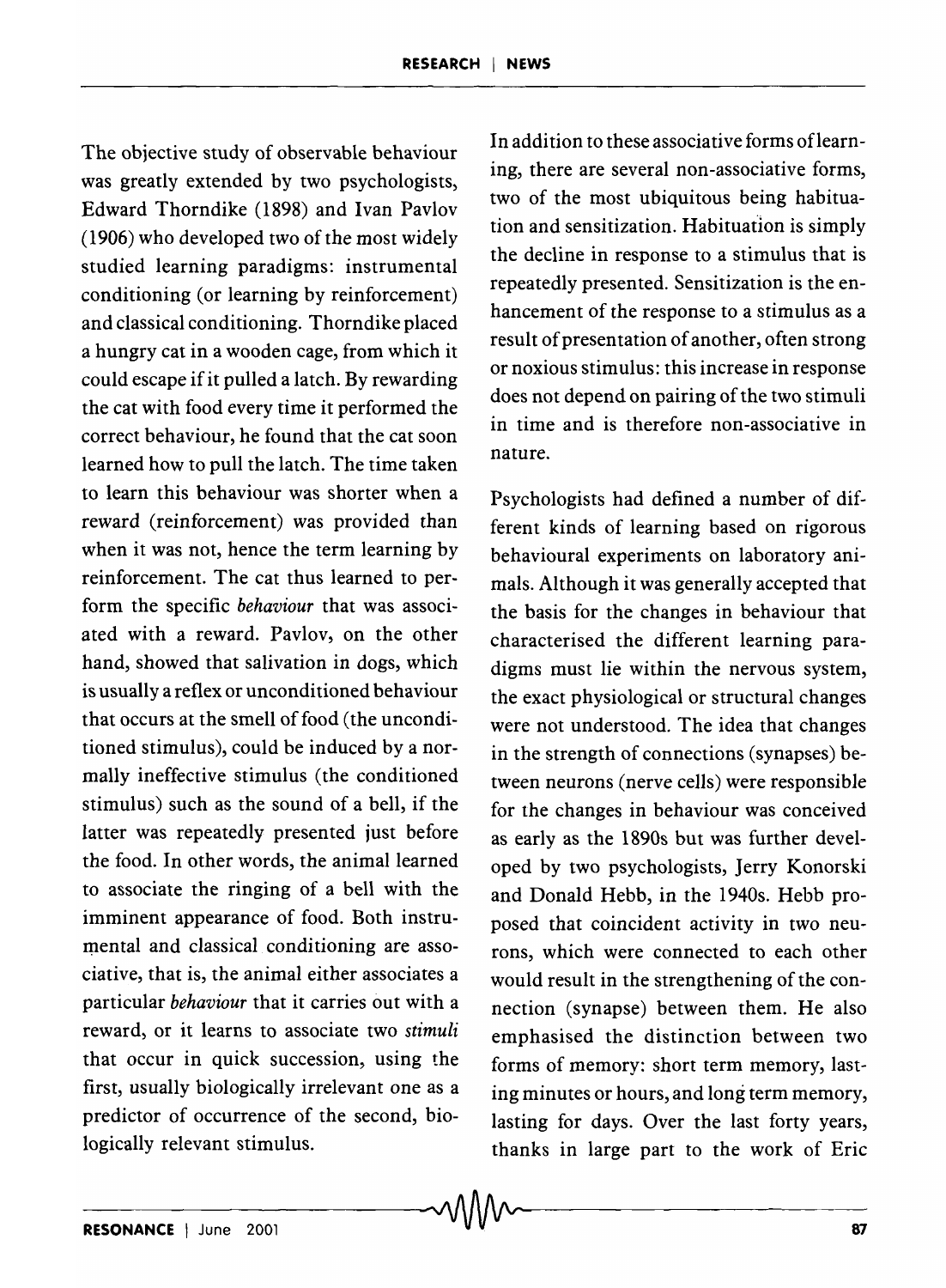Kandel\*, we now understand much more about the cellular and molecular basis of the different forms of learning and memory.

Born in Vienna on November 7th, 1929 Kandel emigrated to the United States, where he graduated from Harvard College, majoring in history and literature. He then obtained a medical degree at the New York University School of Medicine. After a short stint as a Resident in Psychiatry at the Harvard Medical School (1960-1965) he moved to Columbia University, New York, where he has worked ever since. Casting around for a model organism in which to study the neuronal basis of learning, Kandel eschewed the typical rats, mice and pigeons that psychologists had used for decades to develop their theories of learning and settled instead on an unfamiliar, unloved and unlovely organism: the humble sea snail *Aplysia californica.* This decision was to have farreaching consequences, leading ultimately to the Nobel Prize.

At first sight, *Aplysia* hardly appears to be the kind of organism one would choose for any behavioural study, leave alone learning. But, in common with a number of other molluscs to whom we owe much of our current understanding of neurobiology, *Aplysia* has one great asset: a relatively modest number of large, individually identifiable neurons. It is

therefore possible to consistently perform recordings of the activity of single, identified neurons in a number of different individuals and to work out the details of every neuronal circuit to the last cell. It was this advantage that attracted Kandel to *Aplysia*. During the early years of his work, he used two approaches to develop Aplysia into a model system for the study of the cellular basis of learning. The first approach was behavioural: Kandel established that *Aplysia* was in fact capable of at least three of the four most widely studied types of learning: habituation, sensitization and classical conditioning. And also the gill-withdrawal reflex behaviour (withdrawing the gill in response to touch), could be habituated, sensitized or classically conditioned. He thus showed that a single behaviour could be modified in different ways. He then went on to painstakingly elucidate the entire neuronal circuitry underlying the gill withdrawal reflex. By developing a semi-intact preparation in which it was possible to simultaneously monitor both the behavioural response of gill withdrawal and the electrical activity of neurons in a behaving animal, he was able to closely examine the physiological changes in individual neurons of this circuit. He was able to pinpoint *which* of the-neurons in the circuit were modified as a result of learning and in *what manner* they were modified.

 $\sim$  ,  $\sim$  ,  $\sim$  ,  $\sim$  ,  $\sim$  ,  $\sim$  ,  $\sim$  ,  $\sim$  ,  $\sim$  ,  $\sim$  ,  $\sim$  ,  $\sim$  ,  $\sim$  ,  $\sim$  ,  $\sim$  ,  $\sim$  ,  $\sim$  ,  $\sim$  ,  $\sim$  ,  $\sim$  ,  $\sim$  ,  $\sim$  ,  $\sim$  ,  $\sim$  ,  $\sim$  ,  $\sim$  ,  $\sim$  ,  $\sim$  ,  $\sim$  ,  $\sim$  ,  $\sim$  ,  $\sim$ 

<sup>\*</sup>For the sake of clarity of the text, I have avoided giving references to the hundreds of original papers on WhiCh. this article is based. When I refer to Kandel, it goes without saying that the edifice of his work rests on the generations of students, technicians and postdocs that have passed through his laboratory in almost four decades.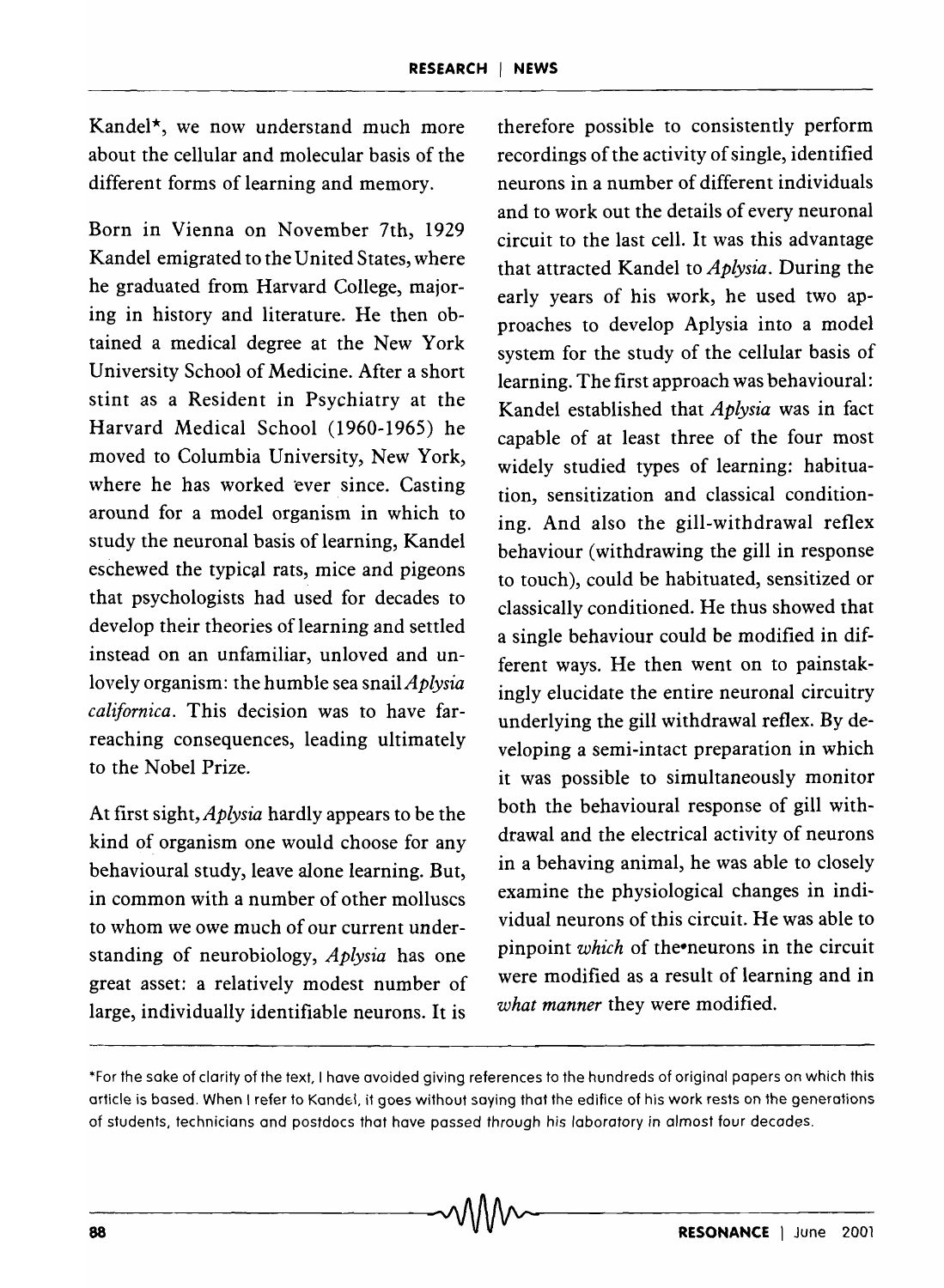Using this approach, he showed that habituation of the gill-withdrawal reflex was accompanied by a decrease in the strength of the synaptic input from sensory neurons (which receive the tactile stimulus) to succeeding (postsynaptic) interneurons: there was a decrease in the amount of neurotransmitter released. This immediately suggested a molecular mechanism for habituation: since the reserves of readily available (mobilized) neurotransmitter at the synapse are limited, repeated stimulation would result in depletion of this transmitter pool, decreasing the amount released on successive stimulation. This would result in a decreased excitation of the following neurons and hence the behaviour would no longer be elicited.

Kandel also went on to show that the physiological and molecular basis of both sensitization and classical conditioning were essentially the same: presynaptic facilitation, or an increase in neurotransmitter release at synapses, which were thus strengthened. The central player in this process of presynaptic facilitation was a well-known molecule: cAMP (cyclic adenosine mono phosphate), a cyclic nucleotide involved in a variety of cellular processes. The sensitizing or conditioning stimulus typically causes an increase in the level of cAMP which binds to the regulatory subunit of an enzyme called protein kinase A (PKA), releasing its 'active' or catalytic subunit. This catalytic subunit of PKA, via a biochemical cascade of events, causes an enhancement in the amount of calcium entering the neuronal cell terminals, which is in turn responsible for the enhanced amount of neurotransmitter released (increase in strength of the synapse). Thus, Kandel showed that, in *Aplysia,* two different forms of learning, one associative and the other non-associative, shared a common molecular mechanism!

Further, since most forms of learning are reversible (much of what is learned is forgotten!), it follows that memories have finite duration. On the basis of retention time, there are two major forms of memory which were again first described by psychologists: short term memory (STM) lasting minutes or at most, hours, and long term memory  $(LTM)$  lasting days, weeks or years. Whereas STM is induced by just one or a few trials, repeated or prolonged presentation of stimuli is necessary for LTM to be induced. Very interestingly, studies in animals as diverse as *Aplysia,* birds and humans have shown that memory retention is much longer if the training is distributed rather than massed: that is, presenting stimuli a large number of times within a short duration ('cramming') is essentially ineffective in inducing LTM! This is surely one of the strongest arguments against memory-based, examination-oriented systems of education.

All forms of learning involve both short and long term memory, suggesting that STM may be the first stage of memory acquisition, which is then followed by consolidation in the form ofLTM. It is well known that STM does not require the synthesis of new proteins or nucleic acids, whereas LTM does.